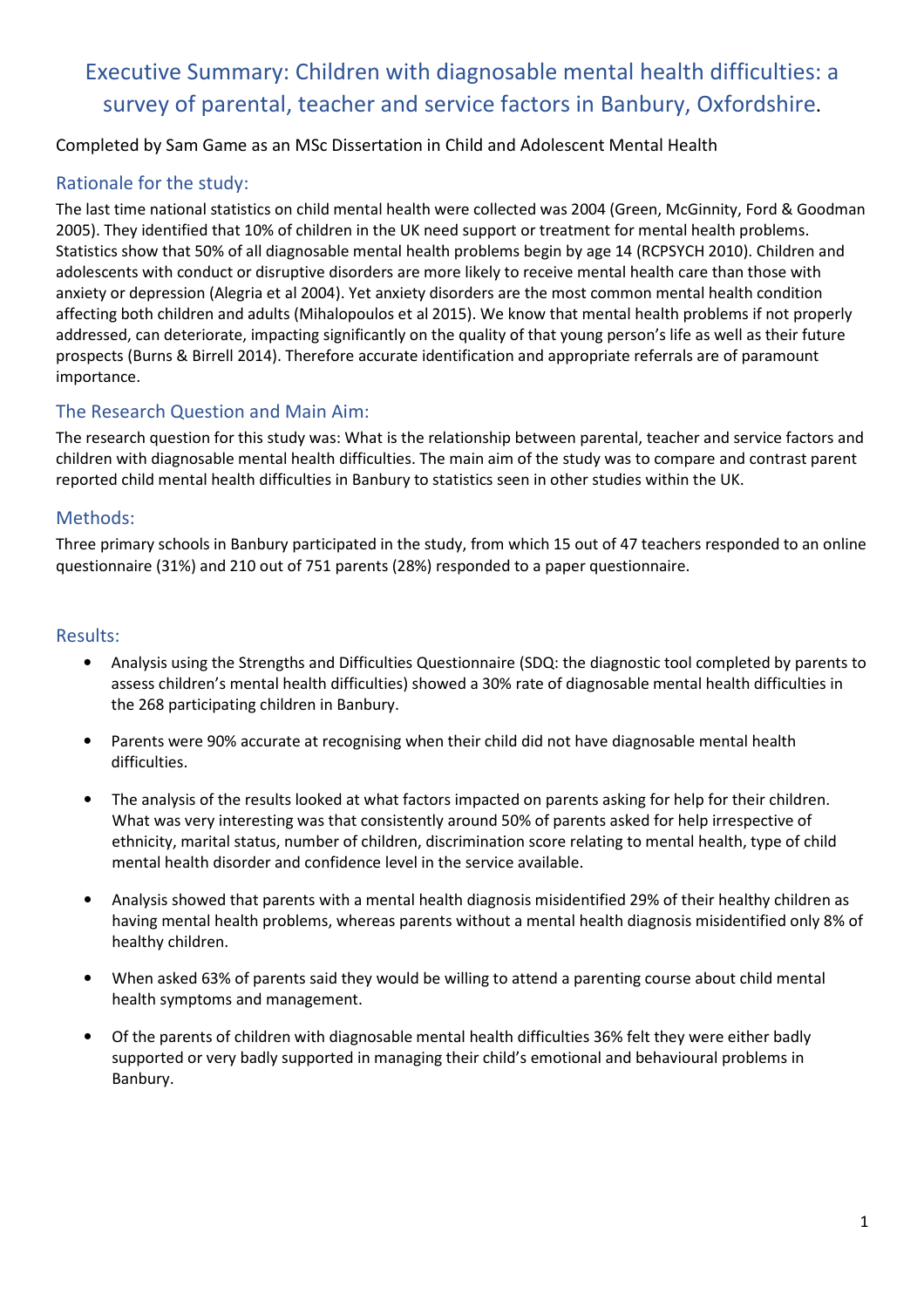### Parents

Parents have a central role in seeking help for early behavioural or emotional problems and are the gatekeepers in accessing Child and Adolescent Mental Health Services for their children.

Of the parents that completed the survey:

- 95% were mothers, 5% were fathers
- 84% came from two parent homes, while 16% were lone parents
- On an ethnicity basis, the demographics of the parents who responded were a representative sample compared to the 2011 census in Oxford District.
- 70% of parents completing the study were educated up to A levels while 30% received a higher education (degree level and above)
- 3% were unemployed, 9% not working by choice, 84% were working either part/full time, 2% were signed off on long term sick and 1% were carers.
- The range of number of children in the household was from 1-6 children with the mean being 2.1 children.
- When asked 51% of parents stated they had received emotional support from their GP, 42% had taken medication for mental health problems and 22% had received a mental health diagnosis.
- 88% of the parents who responded showed a low discrimination score against mental health issues.
- Analysis showed that confidence levels in the services provided made no difference to whether parents asked for help for their children, however only roughly 50% of the parents with children with diagnosable mental health difficulties asked for help.

Parents comments:

- "I would like to talk to someone about the issues, I have tried with the GP and school and got nowhere"
- "Early signs are not taken seriously by teachers or doctors, they think the child is being attention seeking"
- "I would find it useful to attend a meeting or course at my local school that can give information on mental health. It would be helpful to know what to be aware of, to recognise any issues either now or in the future if they arise."
- "Please make parents aware of what services there are and how to access them for their children"
- "There are no services for children who just need some support before it gets really bad"
- "My child was not deemed 'bad enough' for a referral so we got no support at all"
- "Many parents aren't aware that support could be available or how to get it"
- "Perhaps schools could add a link to their website for services that support children's mental health"
- "There definitely needs to be more help and support out there for children suffering from mental health issues"
- It would be useful to offer a 'mental health check-up' to children in Banbury. Children should be introduced to the concepts of mental health as well as physical fitness and knowledge growth"
- "Schools are becoming overwhelmed with needs. I would love my children to be supported more, especially as mental health problems are rife in my family: bi-polar, depression and schizophrenia"
- "Any help would be appreciated"
- "It would be helpful to have more knowledge and know where to get support"
- "I think more awareness is needed to reduce the stigma of getting support. The more aware people are the quicker they will get help when needed"
- "Better education on what point one should intervene e.g. when is it not just 'normal' bad behaviour that will go away/be grown out of?"
- "If your child broke a limb, everyone knows where to get it fixed. If your child head/mind started to break, its not clear where to go to get it fixed"
- "As a school Governor I believe we see issues coming up in permanent exclusion hearings that sometimes could have been dealt with and solved if better access to mental health services could have been provided e.g. shorter waiting times. Issues escalate on occasions that could have been avoided"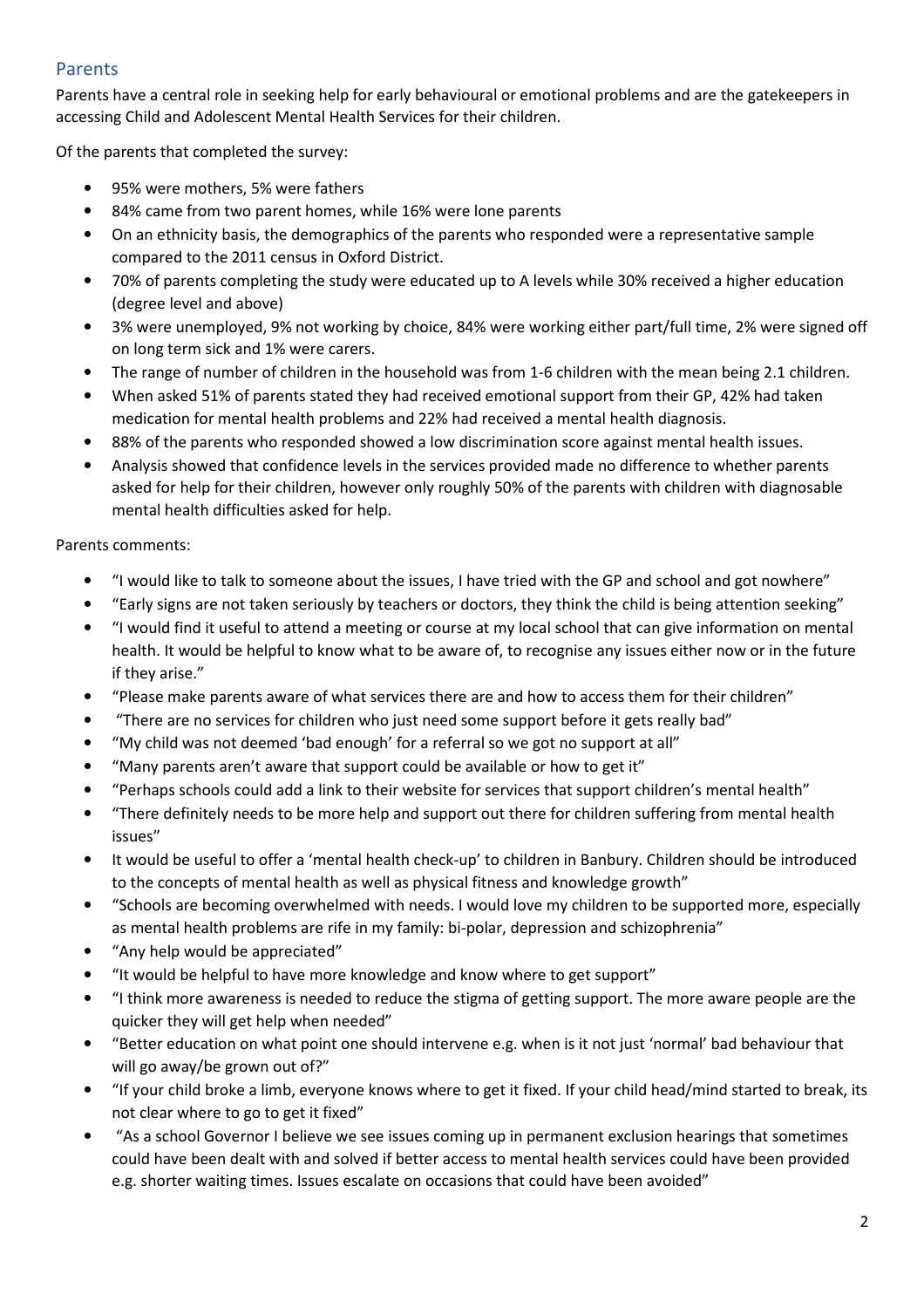## Teachers

Teachers were identified as key frontline professionals for children aged 5-11 years in identifying, referring and encouraging parents to seek help for their children.

Of the teachers that responded to the survey:

- 93% said they would benefit from more child mental health training.
- 87% said their teacher training did not contain specific information on child mental health and 53% stated they had received further training in child mental health since qualifying. However, analysis showed that mental health training is not the only factor that contributes to the teachers' confidence to refer to specialist mental health services and more research is needed in this area. Other factors may include time, ability to identify a need in the child and appropriate services to refer children to.
- When considering what factors influences teacher's referrals to mental health services the severity of symptoms could be seen as a top priority and the length of time the difficulty has gone on as a second priority.
- When asked what barriers they felt regarding referring children to child mental health services, teachers stated waiting times as the greatest barrier followed by: lack of knowledge of when to refer; lack of awareness of what mental health services can offer and their contact details; a limit to the number of sessions (Tier 2 services only give 6 sessions) and no parental support offered to families with children with mental health needs.
- When asked about the tier 2 services (PCAMHS)
	- o 80% of teachers had knowledge of the tier 2 service
	- o 27% of teachers had made a referral
	- $\circ$  50% of teachers were aware of the referral criteria
	- o 50% of teachers said they were not confident in the tier 2 service
	- $\circ$  33% of teachers felt the threshold for accepting referrals had gone up in the tier 2 service.
	- $\circ$  60% of teachers classified the waiting times as unacceptable and 20% as very unacceptable.
- When asked about the tier 3 service (CAMHS)
	- o 48% of teachers were aware of the referral criteria
	- o 20% of teachers were unconfident in the service
	- o 60% of teachers felt the threshold for referrals had gone up
	- o 13% had referred to tier 3 (CAMHS)

When asked if there was anything else it would be useful to know about their experience of child mental health services in Banbury teachers responded by stating:

- "It seems that a lot has to go wrong before a child will be seen by child mental health services. This is very frustrating as I often feel if the children we refer were to be accepted and seen sooner, there would be less of a problem to solve and therefore it would take less overall time and intervention to help a child."
- "I have experienced the frustration of parents whose children have been referred to the service but have had an extremely long wait to see anyone"
- "However effective parental interventions may be, there are still many children who require dedicated 1:1 support from a mental health professional, especially when their parents are unwilling or unable to fully engage with the parenting intervention"
- "Too often cases are rejected (or not referred because of awareness that it will be rejected) due to it being seen as a parenting issue"
- "It is incredibly frustrating when you have no idea where to go with a child and you cannot get help because it always seems to fall back onto parenting. The amount of parenting support is non-existent. Who is it who helps children who just need to explore what they are feeling and to help them unpick it?"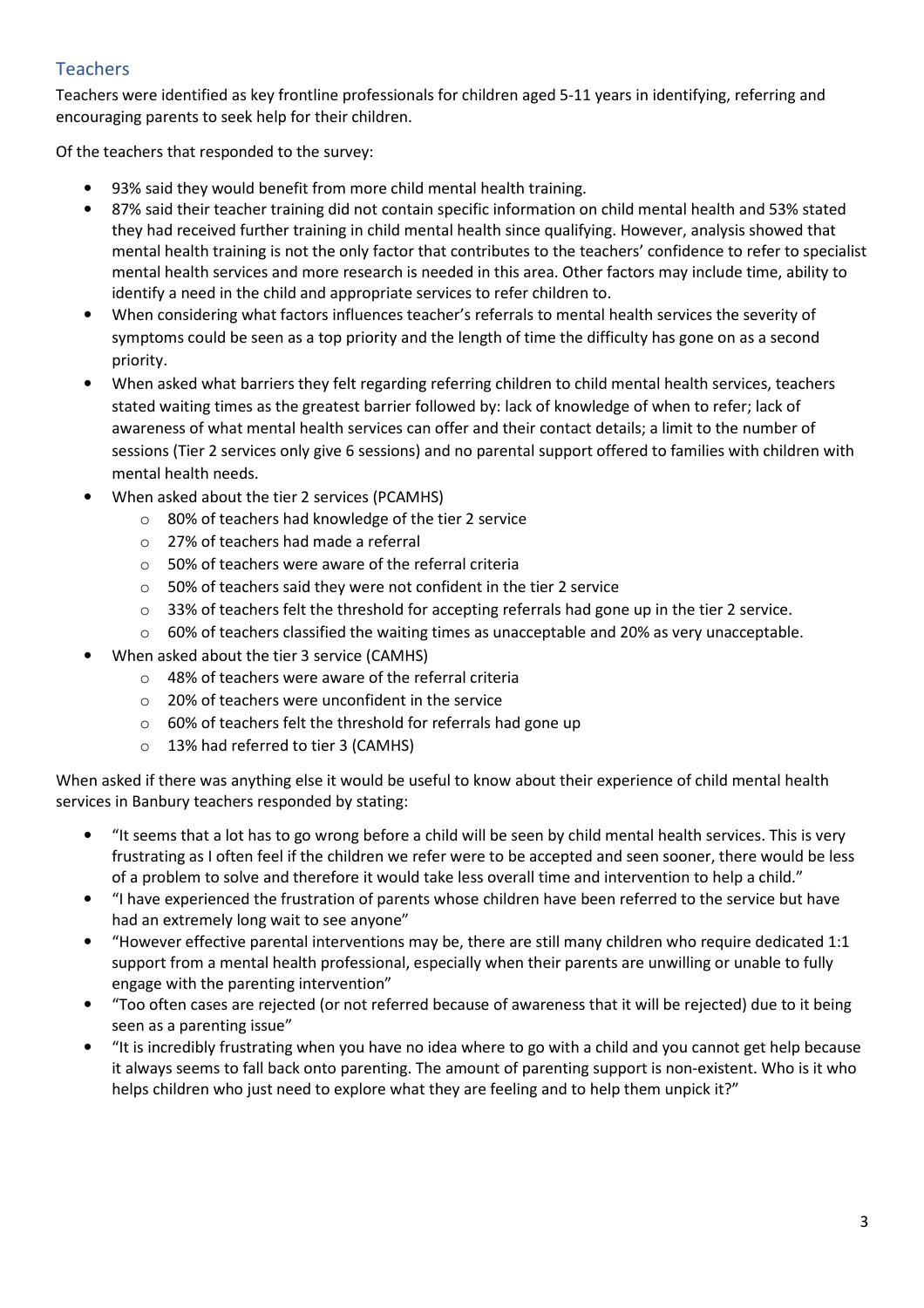### Of the 30% of children with diagnosable mental health difficulties:

- 58% were boys and 42% were girls
- The Strengths and Difficulties Questionnaire (SDQ) can give four types of disorders: emotional problems, conduct problems, hyperactivity problems and peer problems. Emotional and Peer problems can be categorised as internalising problems and Conduct and Hyperactivity can be categorised as Externalising disorders. In this sample 53% children had internalising disorders and 47% of children had externalising disorders
- Because the SDQ can assess four types of disorder children can be seen to have more than one diagnosable difficulty. In this sample 55% (44 children) had one diagnosable difficulty, 29% (24 children) had two and 16% (13 children) had three diagnosable conditions.
- 95% of the children came from families with between 1 and 3 children.
- 79% of the children came from 2 parent households while 21% lived with lone parents.
- 73% had at least one parent working, 56% had both parents working while 27% had no one in the family working.
- For 22% of the children with diagnosable mental health difficulties their parents had not identified that they had a mental health difficulty. Which would indicate that most parents are picking up concerns in their children, other professionals also need to be mindful of children behaviour and presentation.
- 93% were white British or white other, 4% black African, 1% were Indian and 2% were Pakistani.
- In 93% of cases the main language spoken at home was English, 3% spoke Polish and 3% spoke Punjabi.

#### Figure 1 shows the age of children with diagnosable mental health difficulties:



*Figure 1:Age of respondent Children with diagnosable mental health difficulties*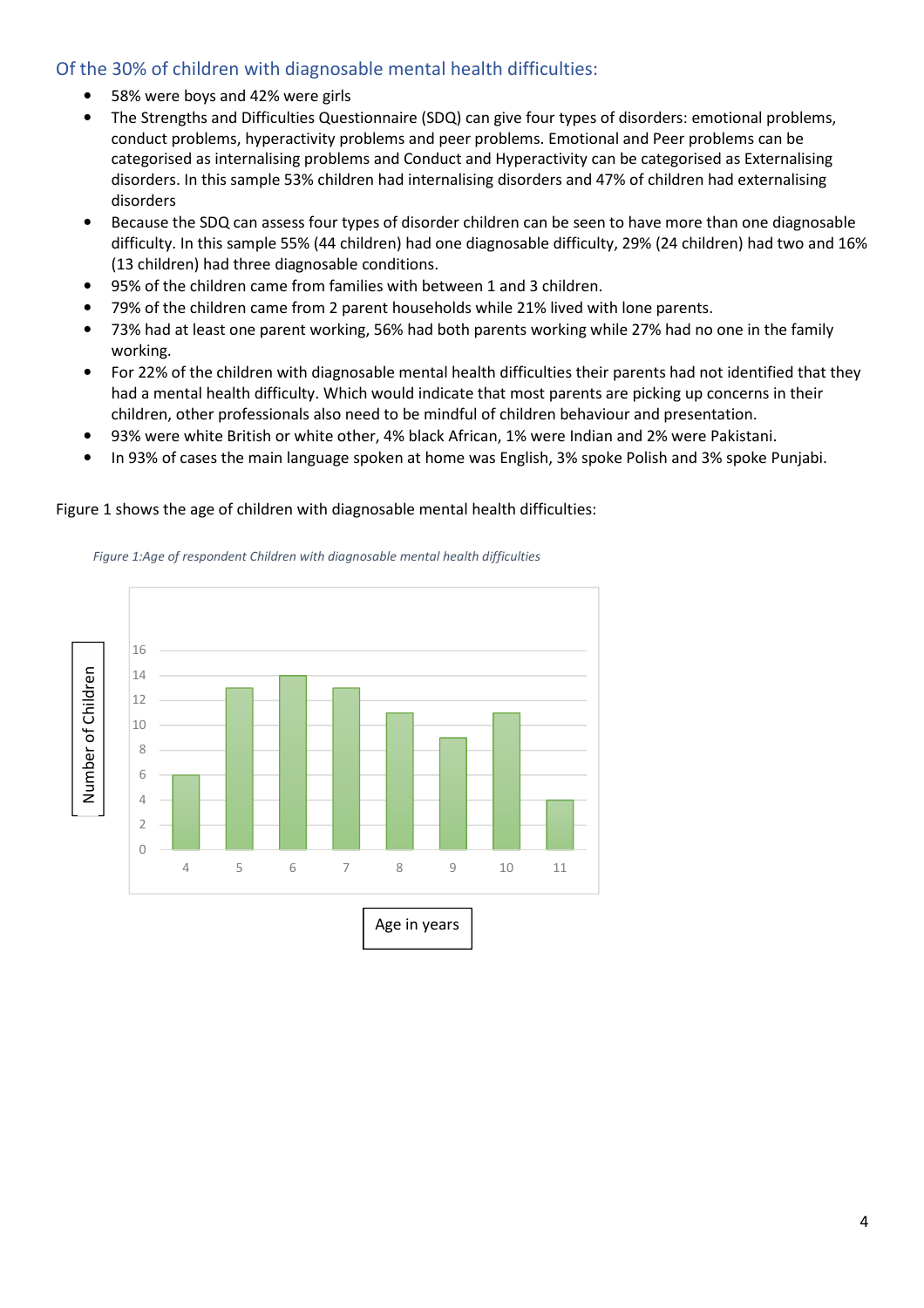#### The Green et al. (2005) study is the only comparable research looking at the incidence of child mental health difficulties in children in the UK. Table 1 shows comparable results from this study and Green et al (2005).

*Table 1: Comparison of results from this study and Green et al (2005) looking at child mental health difficulties* 

|                                                                      | This study                         | Green et al 2005                   |
|----------------------------------------------------------------------|------------------------------------|------------------------------------|
| Incidence of children with a diagnosable<br>mental health difficulty | 30%                                | 10%                                |
| Gender                                                               | 37% boys and 25% girls             | 10% of boys and 5% of girls        |
|                                                                      | 1.3:1 ratio boys:girls             | 2:1 ratio boys: girls              |
| Prevalence of multiple disorders                                     | 46% of children with mental        | 20% of children with mental health |
|                                                                      | health issues                      | issues                             |
|                                                                      | (13% of all children in<br>sample) | (1.9% of all children in sample)   |
| Help seeking for children with mental                                | 56% of parents                     | 73% of parents                     |
| health difficulties                                                  |                                    |                                    |
| Prevalence of mental disorders was                                   | In lone parents (44%)              | In lone parents (16%) compared     |
| greater among children:                                              | compared with two parent           | with two parent families (8%)      |
|                                                                      | families (29%)                     |                                    |
|                                                                      | Whose responded parents            | Whose interviewed parent had no    |
|                                                                      | were educated to A levels          | educational qualifications (17%)   |
|                                                                      | (35%) compared with those          | compared with those who had a      |
|                                                                      | who had a higher education         | degree level qualification (4%)    |
|                                                                      | (22%)                              |                                    |
|                                                                      | In families with neither           | In families with neither parent    |
|                                                                      | parent working (69%)               | working (20%) compared with        |
|                                                                      | compared with a working            | those of both working (8%)         |
|                                                                      | parent (30%)                       |                                    |
|                                                                      |                                    |                                    |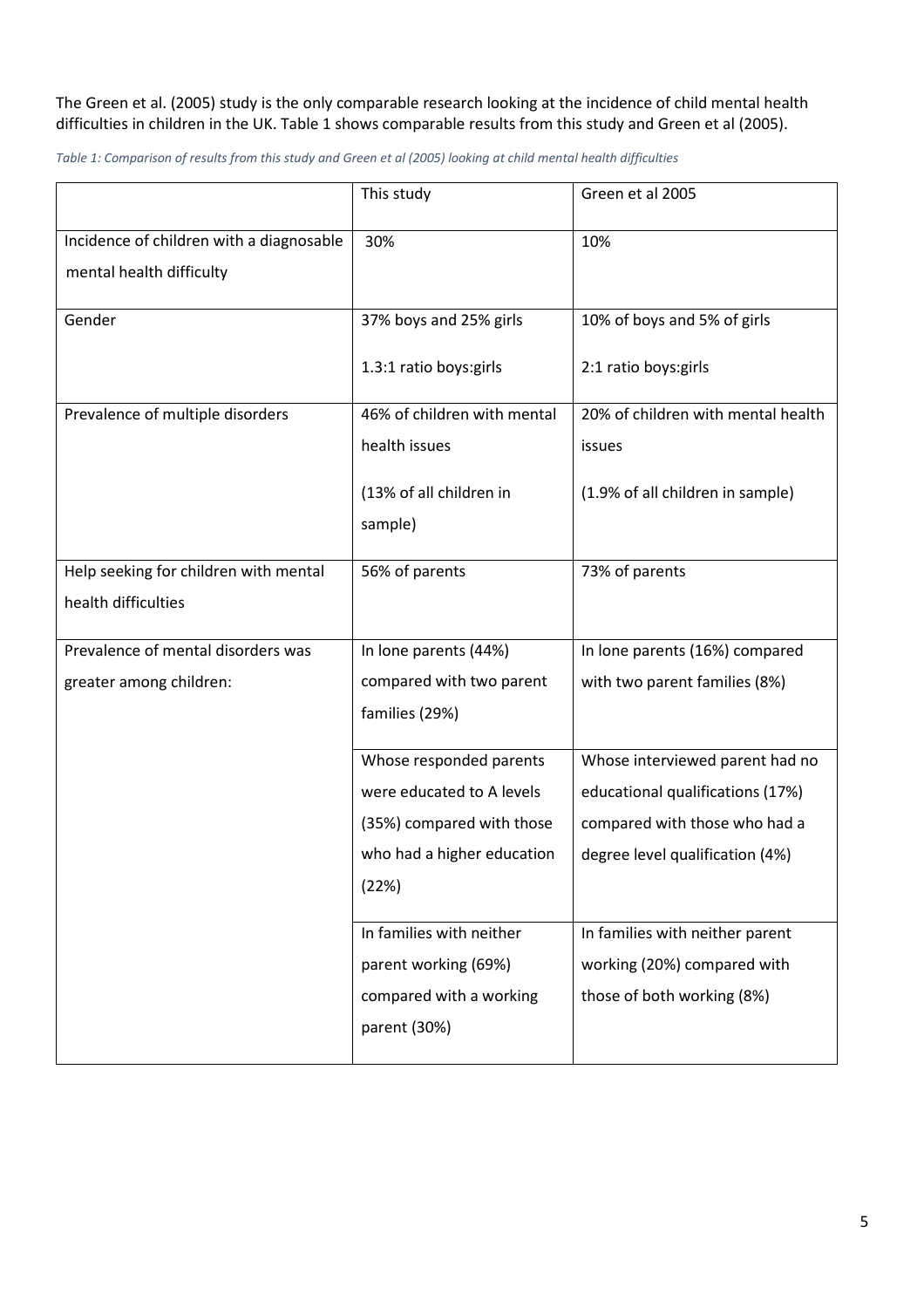### Current services in Child mental health in Banbury

Following a Freedom of Information request from Oxfordshire NHS Trust it can be seen that referrals into child mental health services in Banbury have gone up by 55% between 2014/15 and 2015/16. However, rejection rates of referrals were consistently 5% (2014/15) and 6% (2015/16), which would add evidence to the claim that child mental health difficulties are on the increase in Banbury.

Reviewing service provision helps explain why teachers feel the waiting times are unacceptable: In 2014/15 children in Banbury waited an average of 32 weeks, and in 2015/16 an average of 20 weeks from referral to intervention. While an improvement can be seen, the wait for an intervention is too long. The Royal College of Psychiatrists (2010) state that tackling mental health problems early in life will improve educational attainment, employment opportunities and physical health, and reduce the levels of substance misuse, self-harm and suicide, as well as family conflict and social deprivation. Current practice feels like we are failing our children.

Parents comments around services include:

- "My son was referred to PCAMHS aged 6 years it would have been really useful to have more than 2 appointments! It was helpful but we could have done with more input"
- "My experience with PCAMHS was very positive we were seen within 3 months and quickly saw an autism specialist who diagnosed Aspergers. We were sent on a parenting class and given lots of advice and then discharged fairly quickly and no follow up support has been given"
- "My child was not deemed 'bad enough' for a referral so we got no support at all"
- "Many parents aren't aware that support could be available or how to get it"
- "Waiting times are currently unacceptable leaving families completely unsupported"
- "There are limited resources and waiting times are too long. Once discharged ongoing support still needs to be available"

### **Conclusions**

An incidence of 30% of children with diagnosable mental health difficulties in a sample population consisting of a rural school, an affluent school and a school in one of the 20% areas of highest deprivation in the country would indicate that the figures used for services provision of 10% (Green et al., 2005) are woefully out of date and leave services and children significantly vulnerable. The Department of Health (2015) state that up to date statistics are required yet decisions and budgets are being based on figures from 12 years ago. Further research needs to be prioritised.

This study showed a peak in the number of children with diagnosable mental health difficulties at six years old (Figure 1). If children are requiring help at 6 years, then a long wait for interventions leads to problems becoming further entrenched. With thresholds for referrals rising and incidence increasing it would paint a picture of children having to wait significant lengths of time and their symptoms becoming worse before help can be given. This correlates with Children's Society (2008) report which found 60-70% young people who experienced mental health problems had not received appropriate interventions at a sufficiently early age. It also contravenes the Department of Health's (2012) research findings that Early Intervention promotes social and emotional development and can significantly improve mental and physical health, educational attainment and employment opportunities. If we are waiting until things become entrenched then Early Intervention is not being achieved.

This study would indicate more girls appear to be having problems a ratio 1.3 boys:1 girls from the previously ratio of 2 boys:1 girls in Green et al (2005). Also the incidence of internalising (peer and emotional) problems appears to be rising. There was also an increase in the number of children who had more than one category of disorder at 46% compared to 20% in Green et al (2005).

With only 50% of parents consistently asked for help, more understanding needs to gained on what is preventing the remaining 50% from seeking help. Service provision is a problem: parents and teachers feel badly supported; long waiting lists; raised thresholds; an increase in referrals and not enough staff to provide an appropriate service.